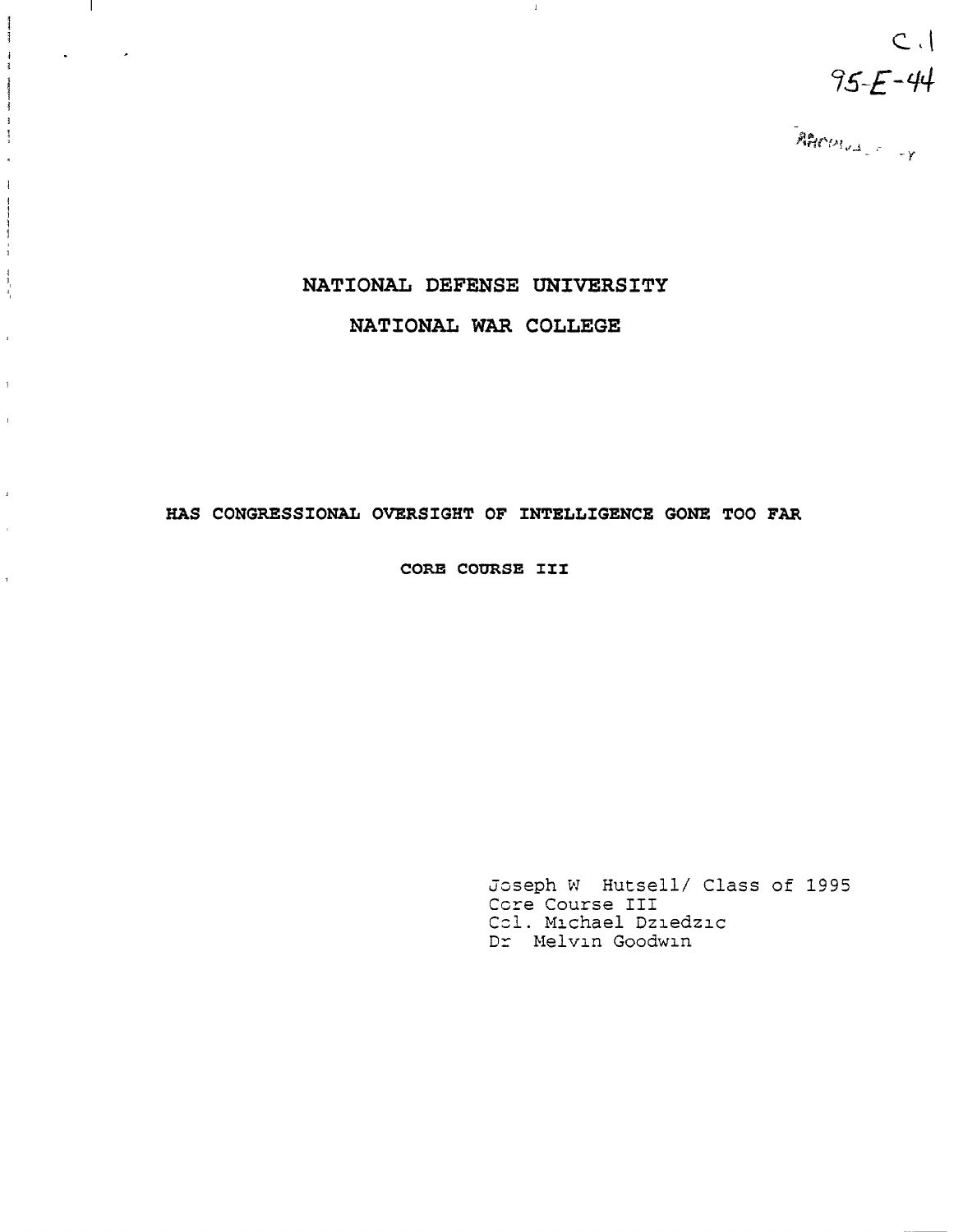#### **INTRODUCTION**

In his last public appearance while in office, former Director of Central Intelligence Robert M. Gates went to uncharacteristic lengths in criticizing the growing intrusiveness of Congressional oversight on national intelligence functions.<sup>1</sup> Similarly, the two year tenure of his successor, R. James Woolsey, has been most notable for acrimony resulting from an ongoing public feud between Woolsey and Senator Dennis De Concini, Chairman of the Senate Select Committee on Intelligence, over a host of issues, including oversight. Many senior officials of the national security and intelligence communities approach relations with Congress adversarially, generally proceeding from the notion that intelligence is a function exclusive to the President and that the involvement of Congress should be limited to paying bills.

We will develop this relationship in the context of powers assicned under the Constitution of the United States to the Congress and the President. In the context of this discussion, intelligence activities are interpreted to mean those directed at agents or governments outside the United States, related specifically to key federal responsibilities of providing for common defense and conduct of foreign affairs. We are not talking here about gathering of information in support of domestic law enforcement -- an entirely separate, though no less controversial, Constitutional issue. Other Constitutional powers -- such as appropriation of funds and organization and staffing government actimities -- play an integral role in execution of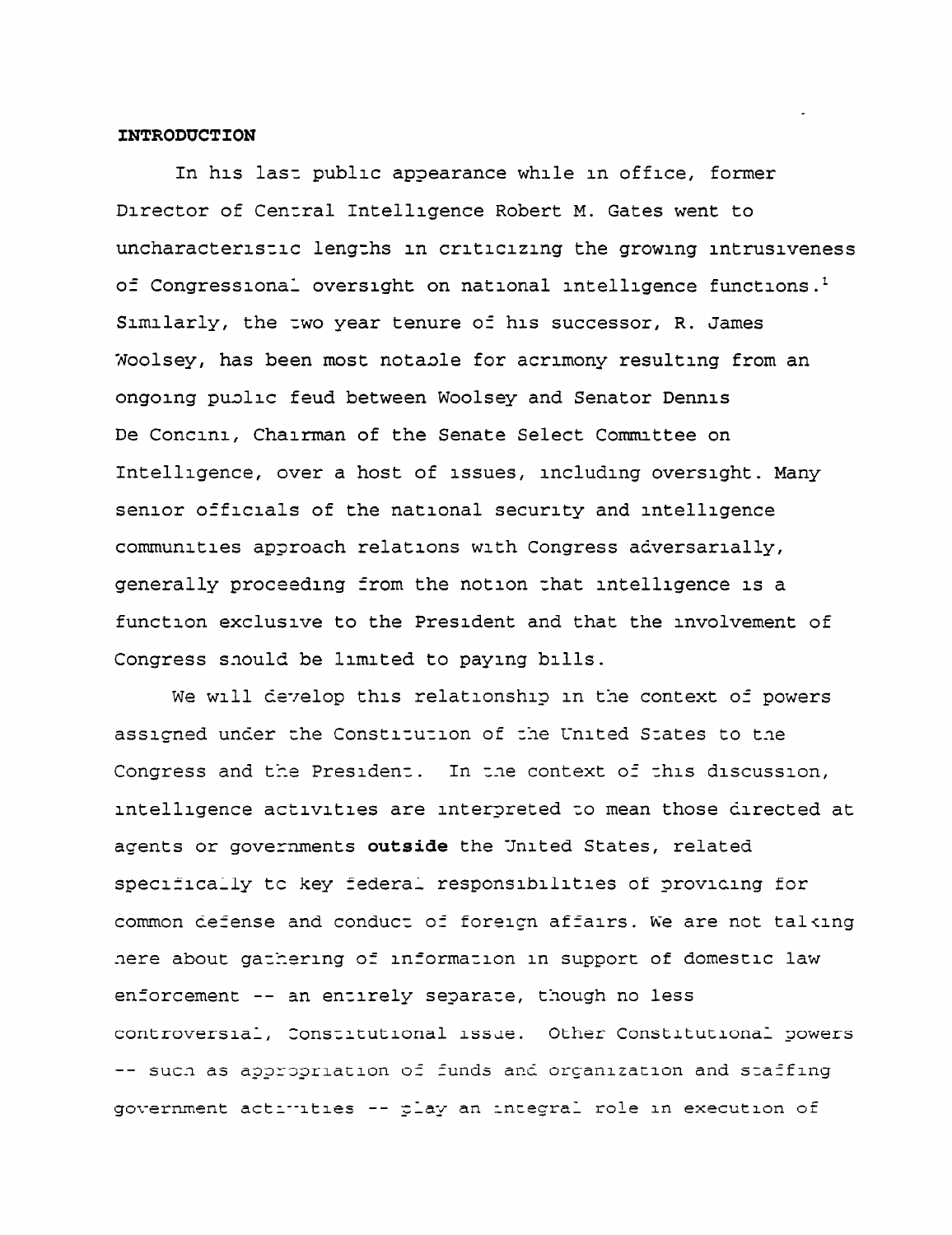intelligence activities; however, they are incidental to the primary competition over policy and will be incorporated as an adjunct to our main discussion.

After briefly reviewing what it is that Congress has done to generate criticism from the intelligence community, we must then answer questions investigating the hypothesis: Does the Constitution provide for a national foreign intelligence effort? Is intelligence an activity reserved exclusively for the President? What basis is there for this presumption? What basis is there for congressional involvement and what is the extent of that involvement? Is there credible evidence that they have -in fact -- overstepped Constitutionally mandated separated powers, creating disequilibrium in the balance of power within government? Finally, and most importantly, is the national interest being best served under the current arrangement and what prospects are there for the future?

### WHY IS GATES CONCERNED

Gates argues that legislative oversignt has gone overboard. While acknowledging -- even encouraging -- Congressional interest, he noted that in 1992 members of the Intelligence Community were called up to meet more than 4000 times with representatives of the legislative branch, while the Community furnished over 50,000 documents and 1200 detailed responses to specific queries. The implication here is that at least some of this time would have been better spent managing work of the Intelligence Community Gates further notes excessive scrutiny of the intelligence budget -- down to the level of individual items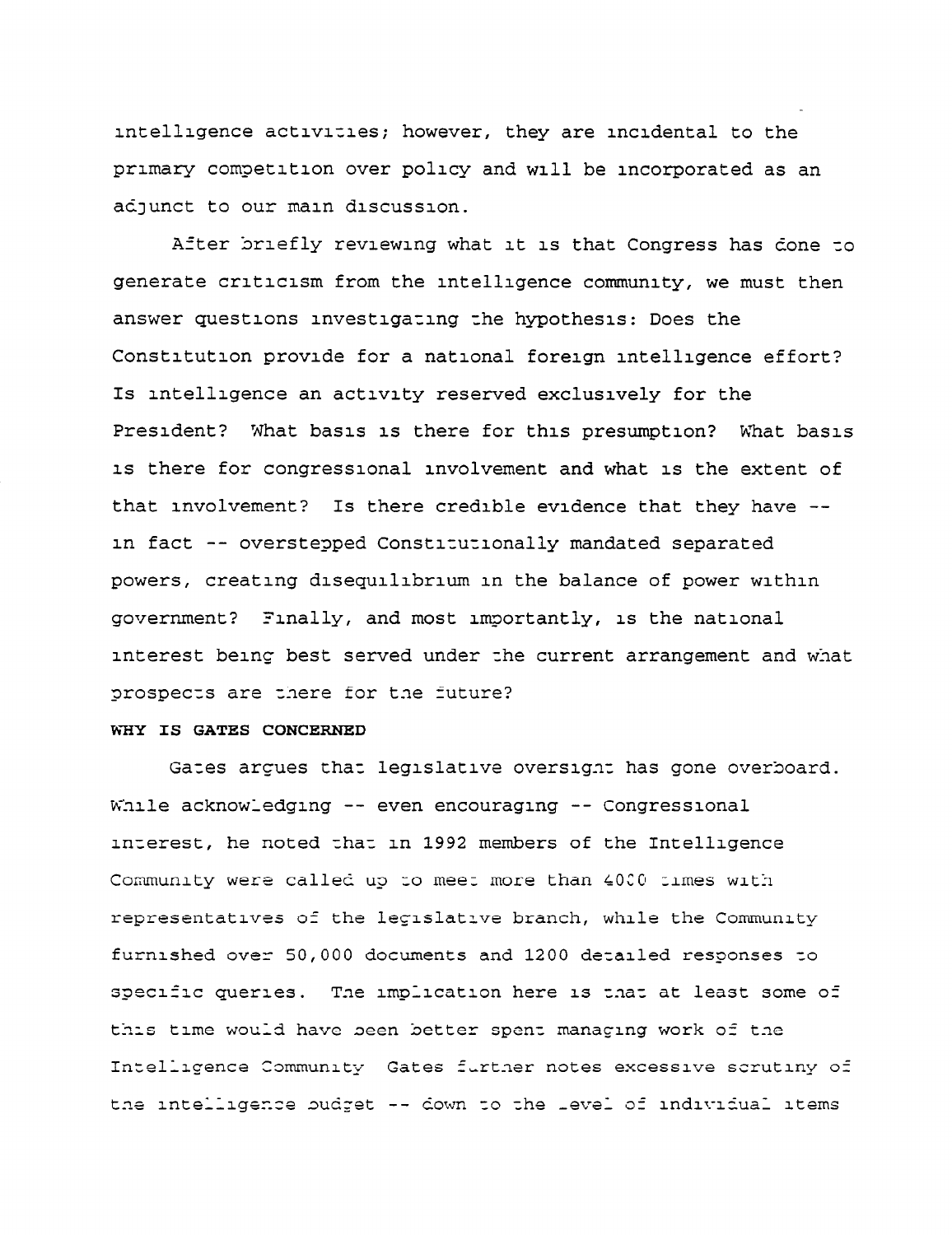--and the agonizingly inflexible process which Congress has created for reprogramming funds within the intelligence budget.<sup>2</sup> Even sources within the Legislative branch concur in Gates' assessment that Congressional overseers seldom have the time to develop expertise necessary to properly monitor complex intelligence problems.<sup>3</sup> Gates is, in effect, saying that an oversight process has been created that is overly time consuming, detracts from Executive responsibilities to manage government effectively, and does not serve the national interest.

Woolsey has been less forceful in publicly articulating concerns about Congressional control over intelligence activities, but a great deal has found its way into public media. Much of his personalized conflict with Senator DeConcini stems from the concern of Woolsey and others that Congress is attempting to dictate the nature of post-Cold War intelligence policy under the guise of organizational restructuring. Similarly, Congressional demands for harsher disciplinary action acainst senior officials at the CIA in the wake of the Ames Spy scandal is viewed as unwarranted intrusion in an executive branch manacement function.<sup>4</sup>

The subject of covert intelligence operations continues to generate immense friction between the legislative and executive branches. Congressional authority, in effect, to "veto" executive action strikes at the heart of Constitutional struggle over separate powers.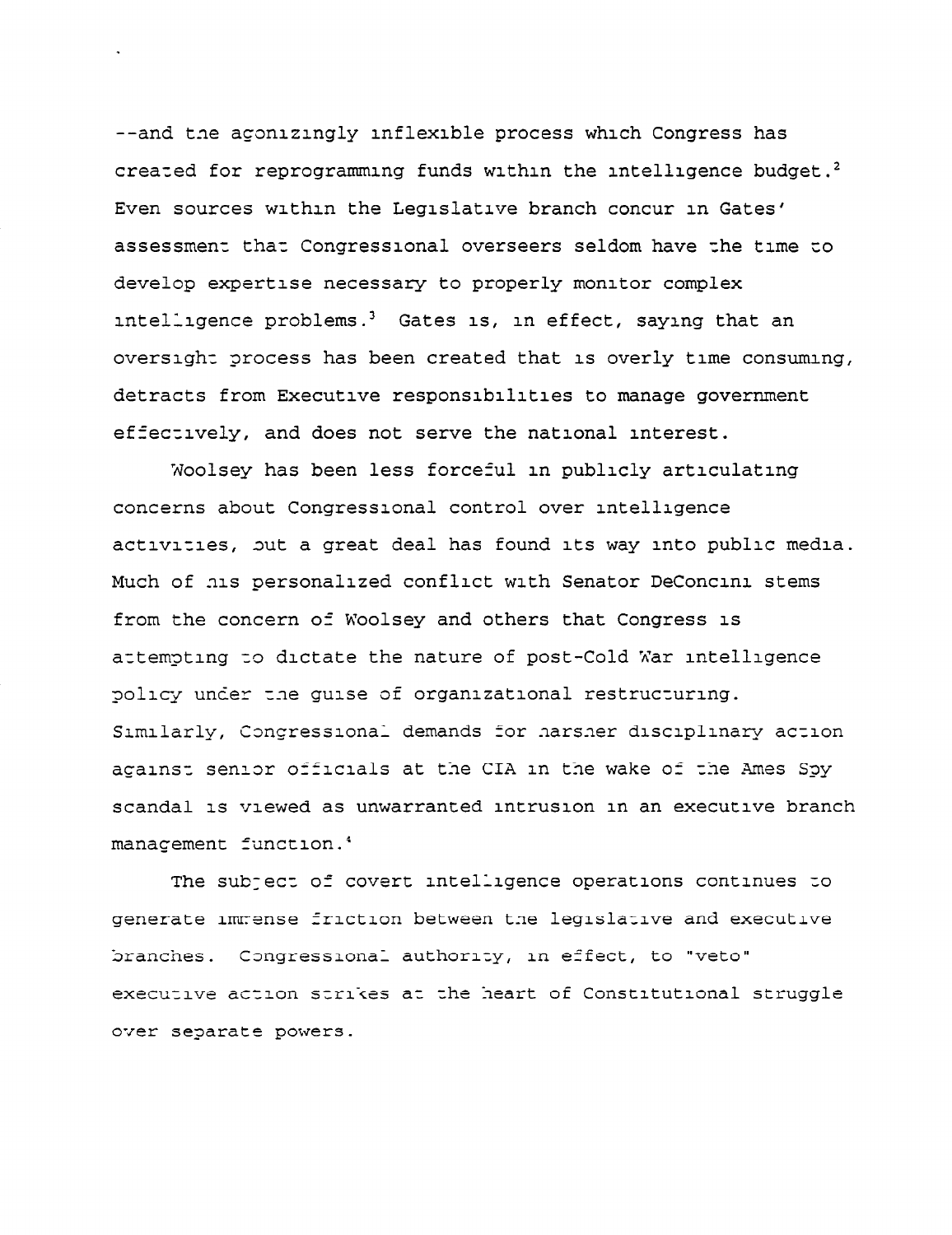#### CONSTITUTIONAL BASIS

The role of intelligence is to provide information to support the making of foreign policy and defense of the United States. It was recognized early on as a legitimate activity of government by Constitutional Framers such as John Jay. 5 Even so, the Constitution of the United States makes no specific mention of power or authority for any branch of government to conduct intelligence activities. Lacking clear definition, the issue then becomes one of interpreting intent of the Framers in the areas of foreign affairs and national defense.

Constitutionally, the executive branch of government is empowered to negotiate treaties with foreign nations, and it is the President who serves as Commander-in-Chief of the armed forces. Clearly, however, these powers are tempered by the mandate that any negotiated treaty is ratified only after having obtained two-thirds majority support from the United States Senate. Furthermore, the Constitution is unamoiguous in assigning the legislative branch power to declare war. While other express Constitutional powers -- such as the Congressional prerogative to appropriate funds for government operations -significantly influence control and implementation of national intelligence activities, it is still clear that one will not find absolute resolution of the issue in the Constitution, itself. In fact, in the areas of foreign affairs and national defense, the Constitution speaks more in terms of what Louis Fisher characterices as "separated" institutions "sharing" power rather than strictly "separate" powers within the government 3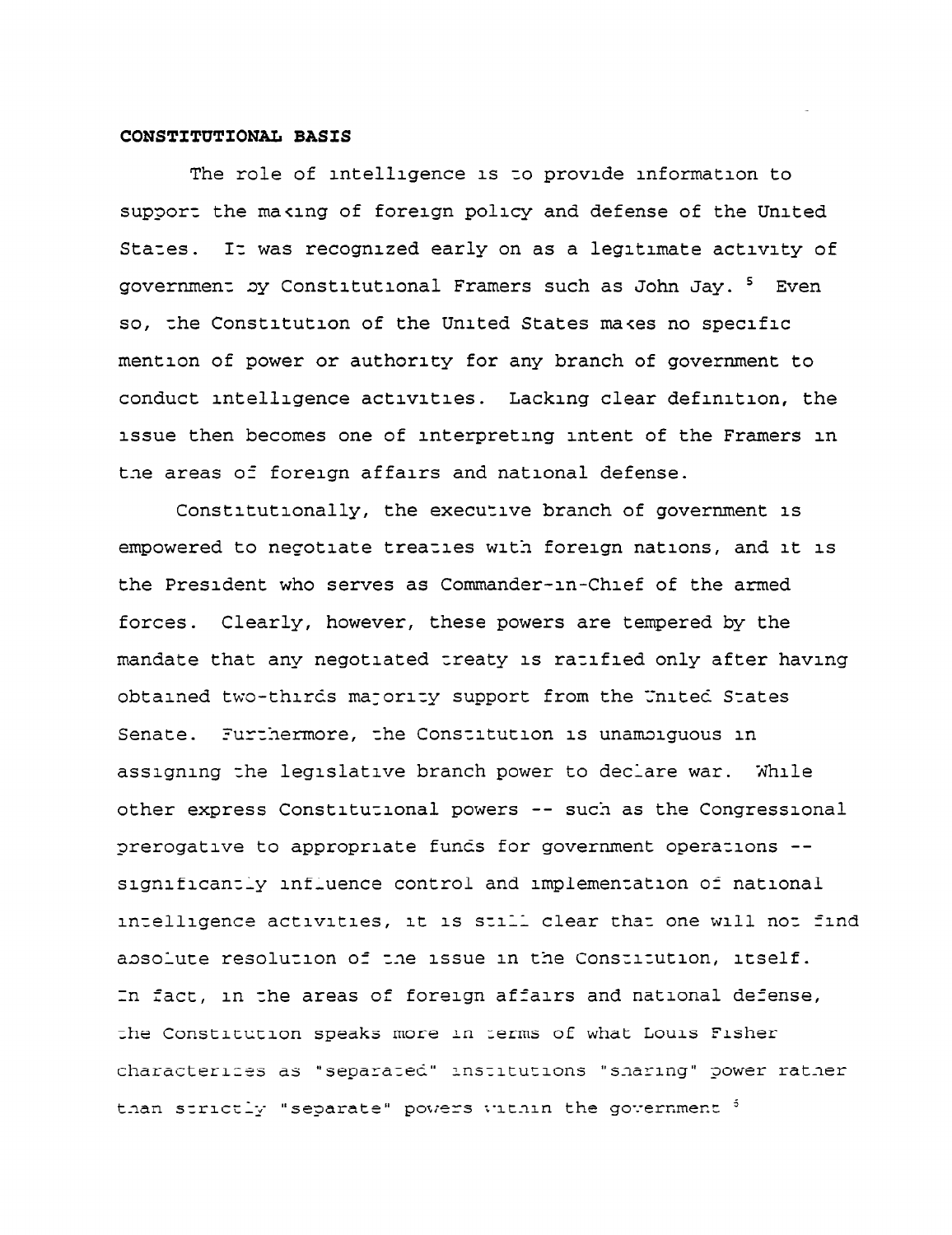Another critical consideration must be specific and implied oversight powers afforded the legislative branch in the Constitution, within the scheme of built-in checks and balances. Like the Presidential veto and judicial review, Congressional oversight was intended by the Framers to serve as an institutional check on the concentration of excessive power in the executive branch. Essentially, Congress is charged with ensuring that powers and projections of the Constitution and legislated statutes are carried out by the executive in the manner for which they were intended. In this, there is implied or express authority to review executive branch activity and, if necessary, propose changes. As such, it proves to be a very powerful tool in maintaining balance of power.

#### STATUTE AND PRECEDENT

Without clear Constitutional definition, one must look then to the body of law and precedent assembled over a 200 year period as a means of determining where authority resides to control national intelligence activities. As Harry Howe Ransom notes, the matter sparked little interest for the majority of that time -- legislation explicitly dealing with a national intelligence function did not appear until passage of the National Security Act of 1947.  $^7$  In the intervening period, intelligence gathering was generally viewed as an activity supporting military operations. The Executive branch -- in the President's capacity as Commander-in-Chief -- carried out intelligence activities largely unfettered for much of that period, given the historic reluctance of Congress to become involved in matters of war.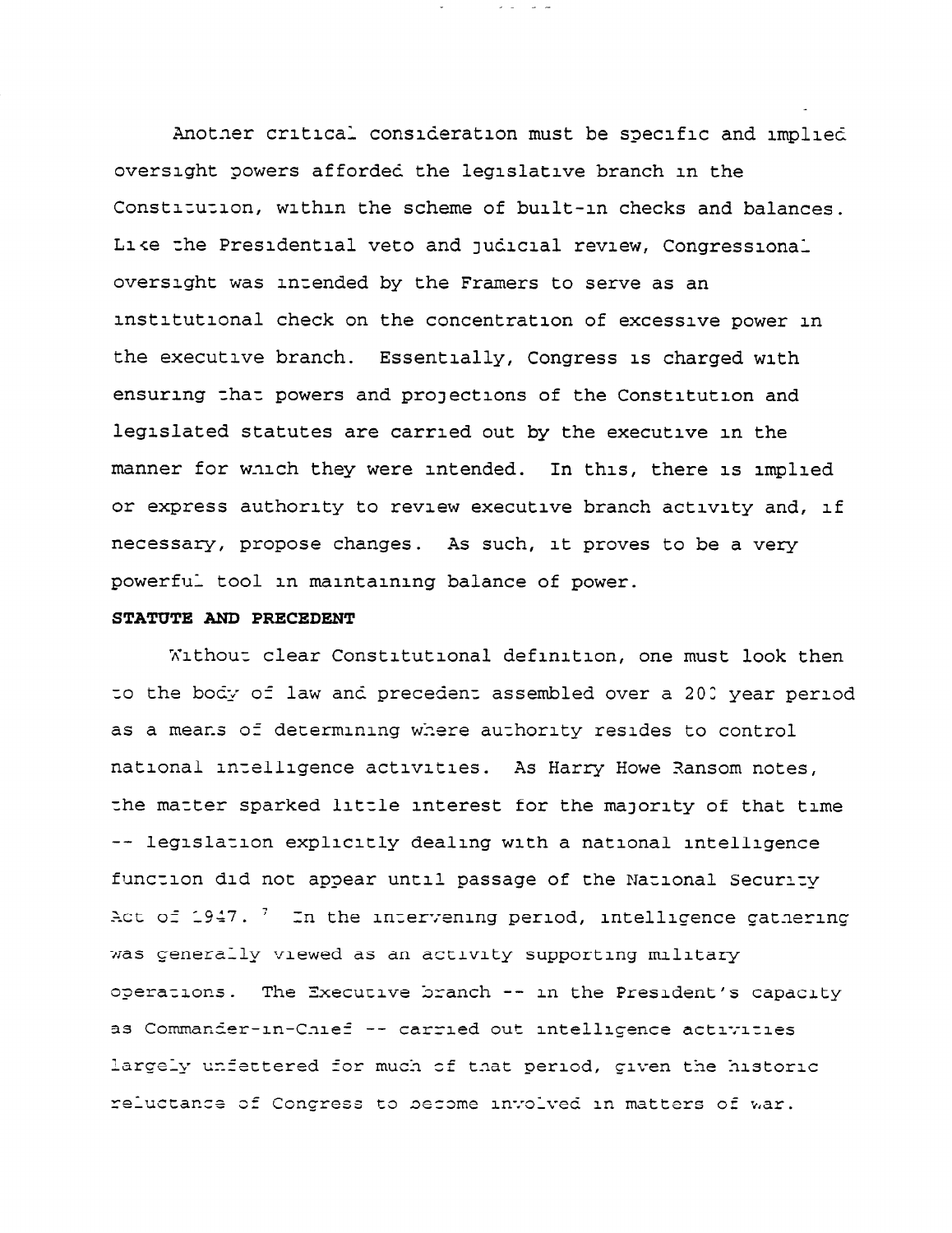In tne area of foreign affairs, a struggle for influence - which Framers had intended under the doctrine of separate powers -- was far more evident. Only after the landmars Supreme Court decision of U.S. vs Curtiss-Wright (1936) were clear constitutional bounds established. Xeflecting what Fisher characterizes as the extreme personal bias of Justice George Sutherland, the Court found that the President must be afforded 'a degree of discretion and freedom from statutory restriction which would not be admissible were domestic affairs alone involved".<sup>8</sup> In so finding, the Court wrote that the President should be considered the "sole organ" of government responsible for conduct of foreign affairs. While not explicit in its treatment of intelligence activities, critical passages of the Curtlss Wright decision had t.ne effect of isolating Congress from not Just the execution -- but creation -- of national security policy for a majority of this century.<sup>9</sup> Clearly, the United States exited World War II with the executive branch of government firmly, if not totally, in control over powers influencing intelligence activities.

Surprisingly, it was tne executive branch, not the legislature, tnaz finally initiated action to alter the status quo. Attempting zo rectify shortcomings in tne national military command structure identified during the War, the Truman A&ministration worced cooperatively to develop comprehensive legislation that centralized executive oversignt of national security issues in the office of the President and consolidated control cher military affairs in a single Department of Defense.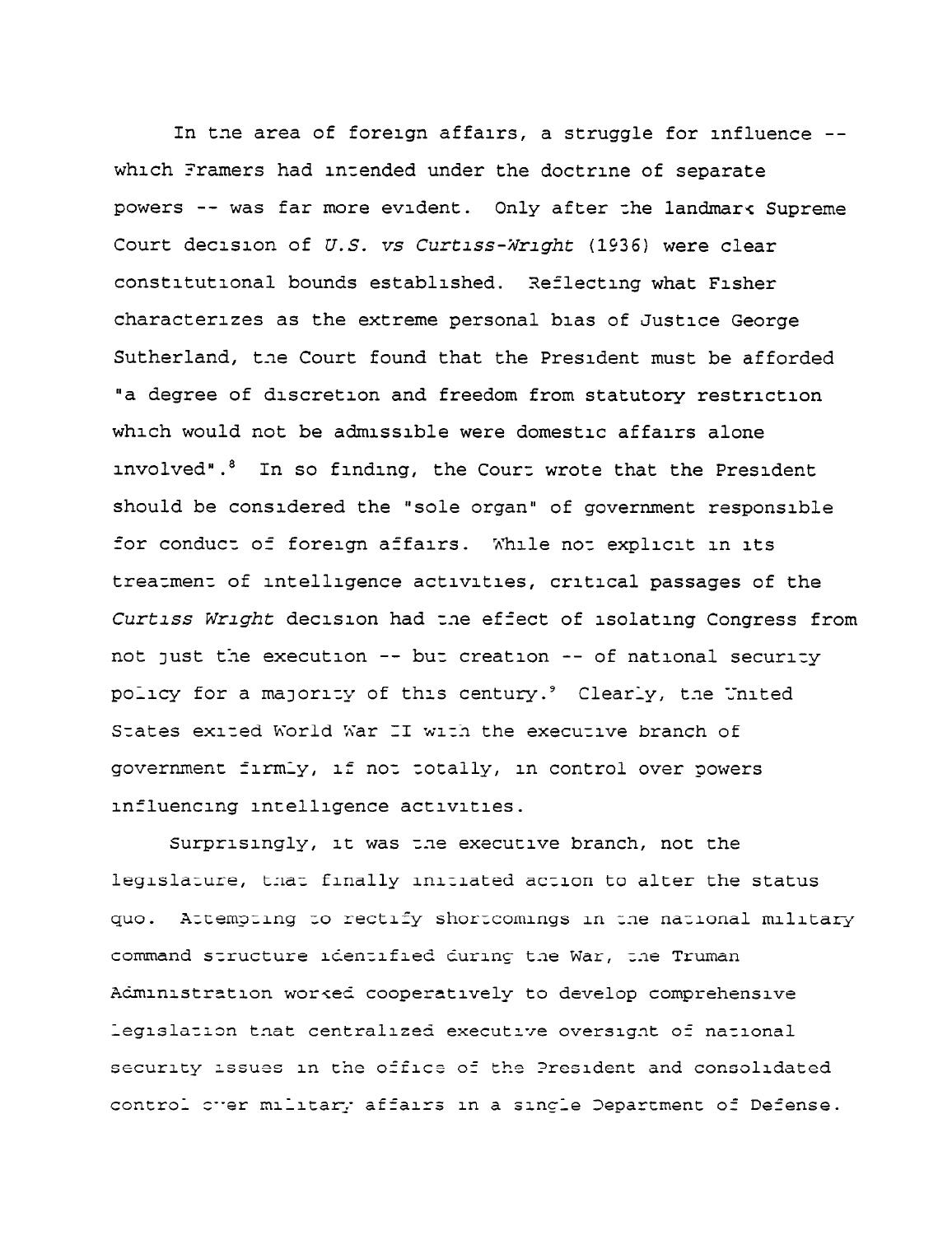More pertinent to our discussion, the hallmark National Security Act of 1947 also consolidated various national foreign intelligence activities under a Director of Central Intelligence and created the Central Intelligence Agency as a clearinghouse for support to policymakers.

In establishing Constitutional responsibility, this event must be viewed as a watershed; intelligence activities were now formally recognized as part of the national security policy process and the legal status confirmed by the legislation now made these activities fair game for competition between the legislature and executive for control.

Ransom does a good job of identifying key developments in the struggle for control of intelligence activities since 1947. <sup>10</sup> One current official of the Intelligence Community sees a pattern recurring over that period which has steadily eroded executive authority: the intelligence community -- largely acting at executive branch initiative -- undertakes activity outside its charter, these activities are found by the Courts to be of either questionable or unlawful nature, and Congress responds with a new round of legislation that increases its influence over future activity.<sup>11</sup>

Unwarranted intrusion on the rights of American citizens by the executive branch during the Vietnam War era led in the mid-1970's to restrictive legislation on covert operations and communications monitoring. More importantly, the need for a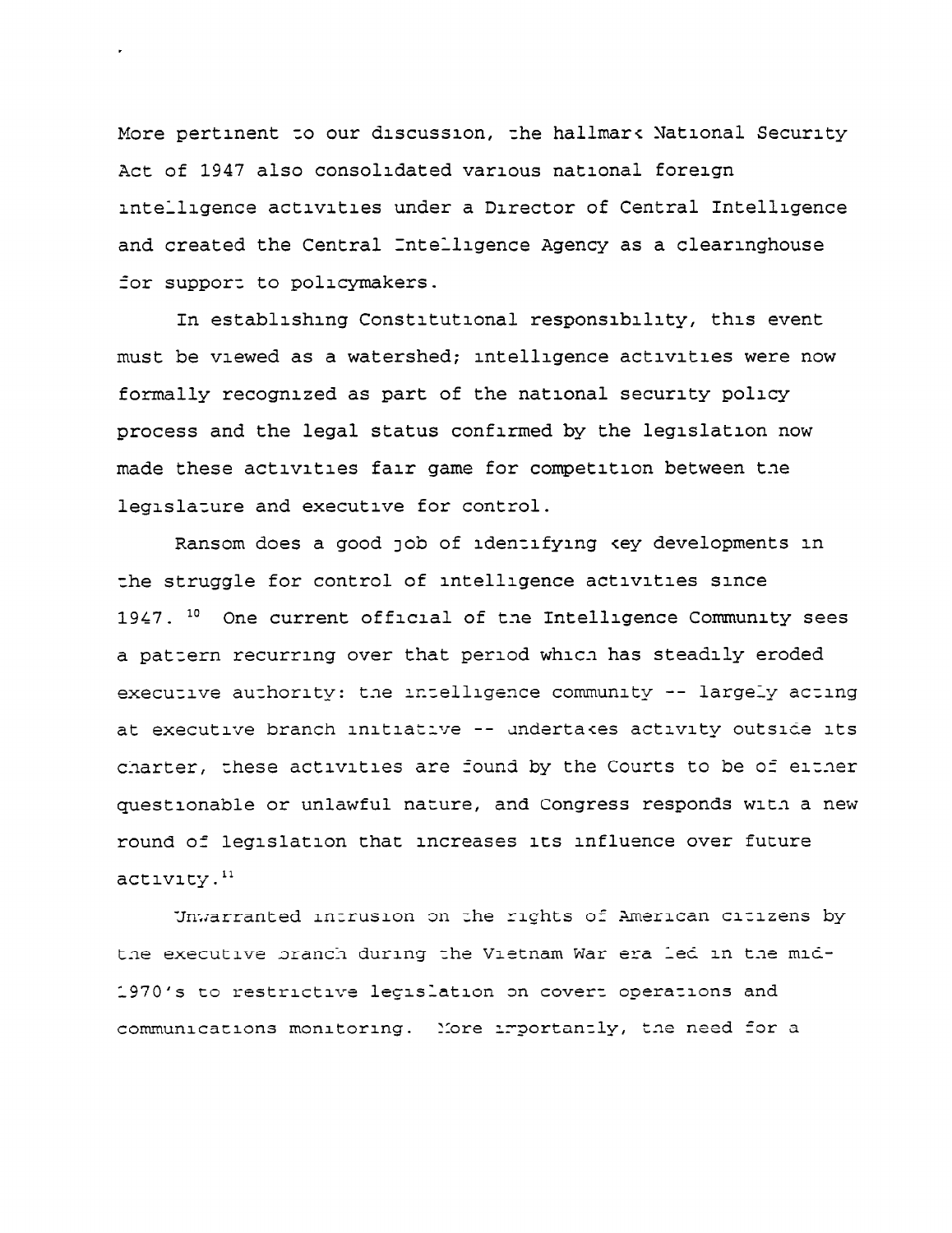centralized, rigorous oversight effort within Congress was recognized, resulting in establishment of permanent committees within both Houses.

In the end, however, two hundred years of executive independence and benign neglect by Congress finally came to an end with passage of the Intelligence Oversight Act of 1980. In. that restrictive legislation, the executive branch was directed to 1) keep Congress "fully and currently informed" of all intelligence activities; 2) notify Congress of all covert activities; 3) furnish "any information" that Congressional oversight committees requested; and 4) report to oversight committees in a "timely fashion" any and all illegal activities. <sup>12</sup> Additional restrictions on executive independence to fund intelligence operations were set in place following discovery of activities to subvert the Congressional appropriation process during investigation of Iran-Contra in the mid-1980's. <sup>3</sup> None of these restrictions have been appealed to the Courts.

One can arguably say that the net effect has been redistribution of control over national foreign intelligence activities between the executive and legislative branches of government to a point of roughly equal proportion. Says Ransom, "For the most part, these developments have resulted from Congress' reassertion of responsibility for intelligence policy, organization, and operations".<sup>14</sup>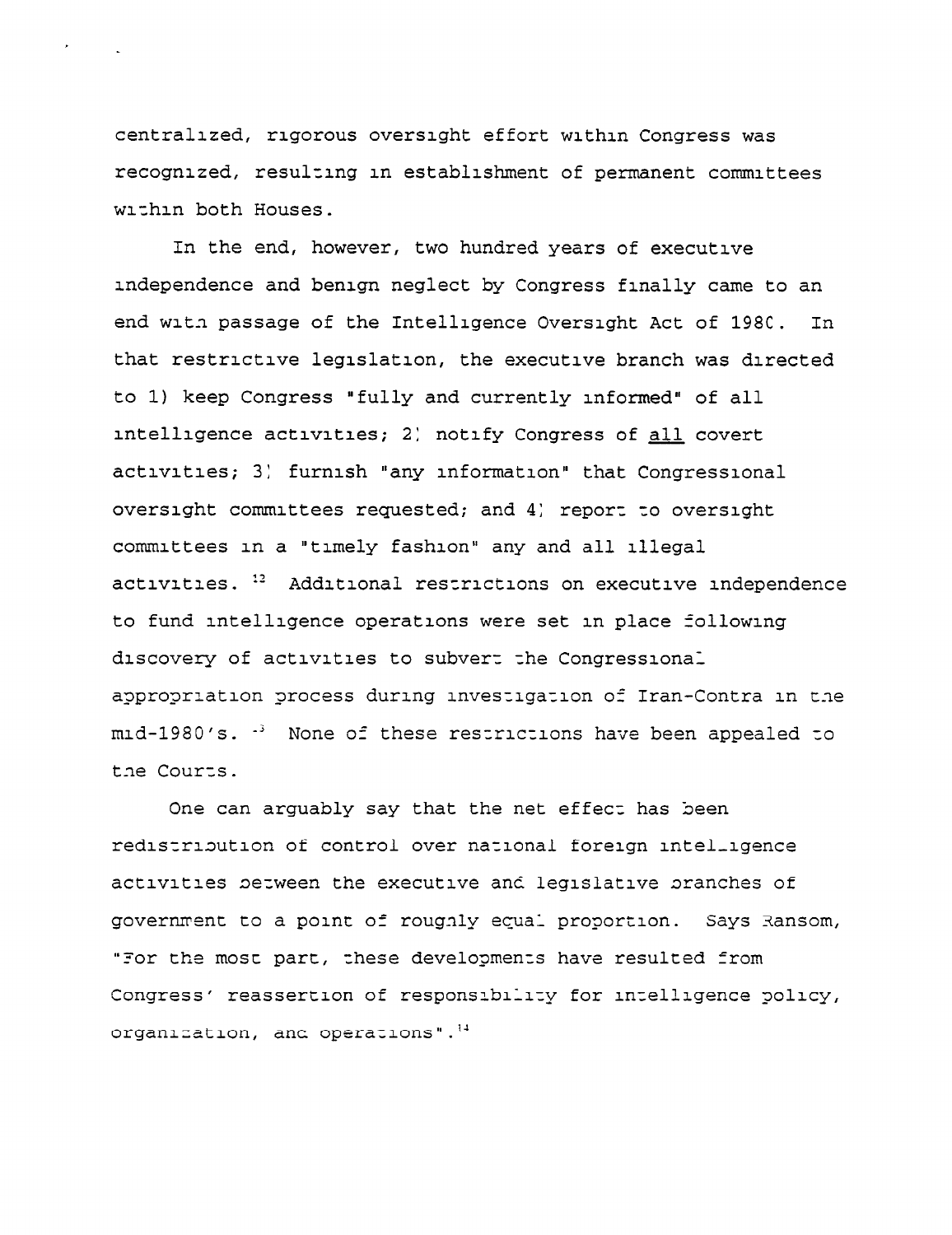#### HAS CONGRESS GONE TOO FAR

Like a great many issues of politics and government, where you stand is a function of where you sit. The struggle for influence over national intelligence policy is either viewed as a healthy manifestation of inherent tensions built into our American brand of democracy, or as an unwarranted and politically motivated obstruction to effective and efficient management of government. We've already seen that officials of the executive branch believe that the pendulum has moved too far in favor of Congress. Not surprisingly, many associated with the legislative branch believe that the Constitutional issue is clear: Congress has not only the right, but the obligation, to act as a full partner in managing national intelligence activities. That authority is not diminished by a history of disengagement. <sup>15</sup>

Ground truth is probably somewhere in the middle. In determining where that middle ground \_ies and what this might hold for the future, one must consider several general issues that greatly influence intelligence activities. In the Constitutional realm, a basic conflict exists between the inherent secrecy of intelligence operations and demands for accountability in a democracy, naturally pitting the people's representatives (Congress) against central authority (the President). Ransom notes that the American system tolerates secrecy in the executive to a far greater degree when there is strong consensus between executive and Legislative pranches of government on foreign policy <sup>15</sup> If one accepts the notion that war is policy by other means, the theory then extends to the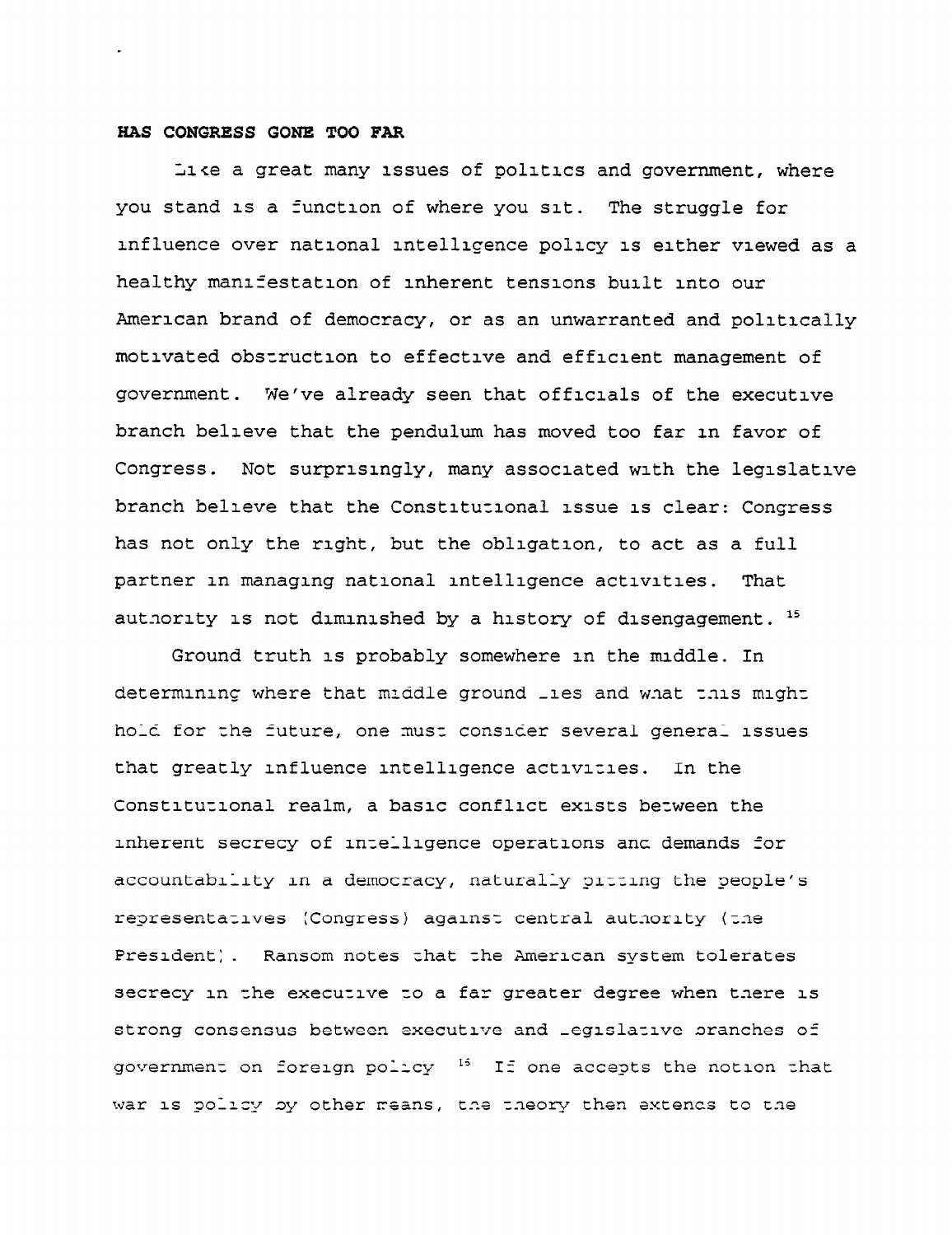entire range of national security issues. Ransom's theory continues with the observation that when consensus is lacking, strong motivation exists for Congress to reassert its claim to be consulted and glay a role in managing intelligence activities.

Assuming the theory has some validity, what then are prospects for the balance of executive and leglslatlve power in managlng the nation's intelligence activities through the end of this century? One should not look for a period of great harmony. With demise of the Soviet empire, America has lost the single most unifying aspect of its foreign policy In this century. The nation 1s not of one mrnd regarding overseas priorities; cynics believe we lack an enemy around whlcn to rally opposition. With primary emphasis on domestic concerns, It IS highly unlikely that the Clinton Administration will take a lead -- as the executive branch must -- in creating a focused bipartisan olueprlnt for foreign affairs. Iesprze recent statements of renewed Presidential interest in intelligence affairs,<sup>17</sup> there is little likelihood of substantive progress being made in such areas as restructuring of intelligence roles and missions due to the absence of consensus on foreign policy and inszrtutlonal parity in controlling management of intelligence affairs. Priorities for the Intelligence Community will remain clouded, caught up in a broader argument over the changing nature of strategic interests and threats to the United States. Continued investment in an expensive technical intelligence infrastructure will become even more difficult.

j.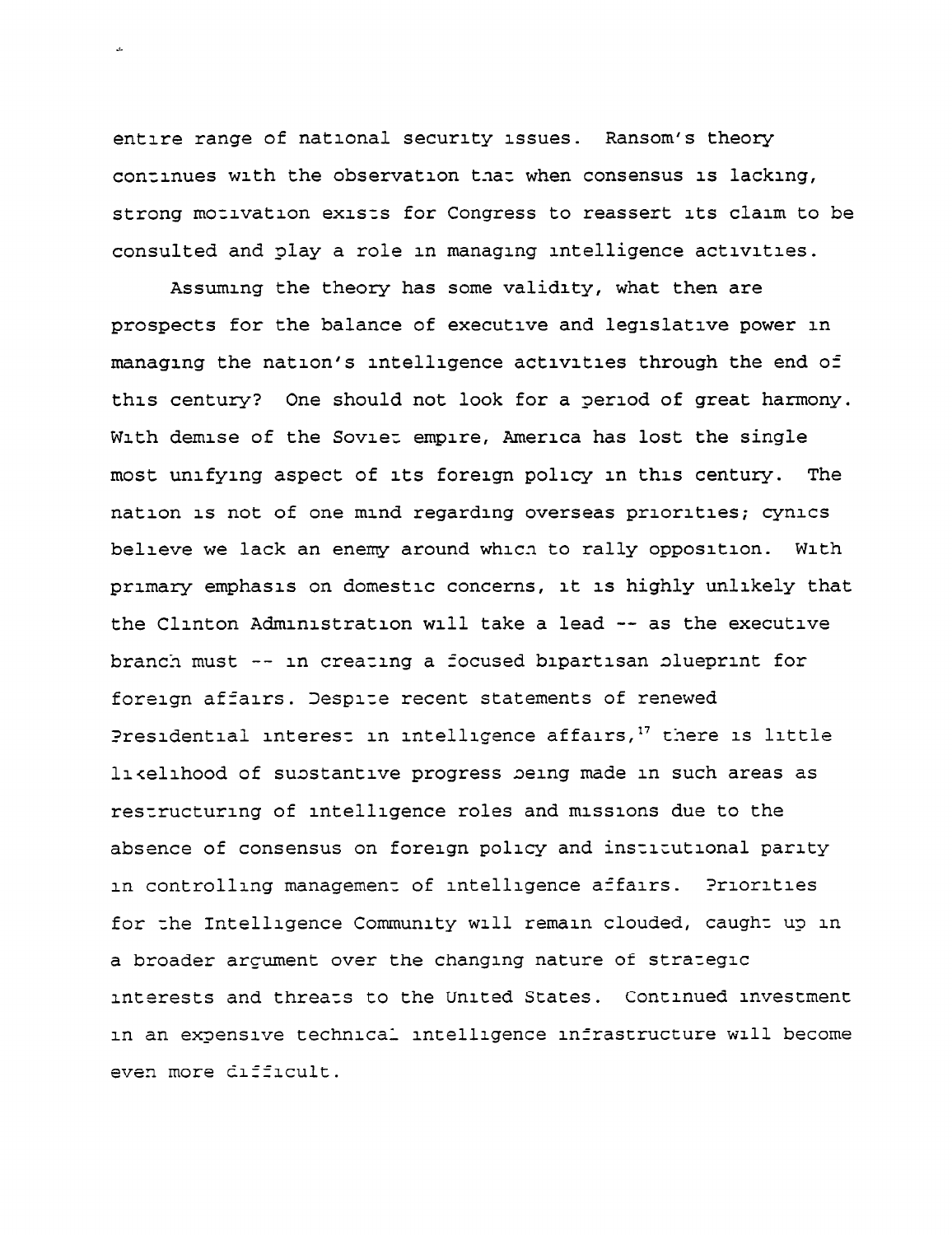For the foreseeable future, then, the "separate" branches of government will continue sharing power in an atmosphere of struggle and tension. It seems that this is Just as the Tramers of the Constitution intended.

 $\mathbf{r}$ 

 $\ddot{\phantom{0}}$